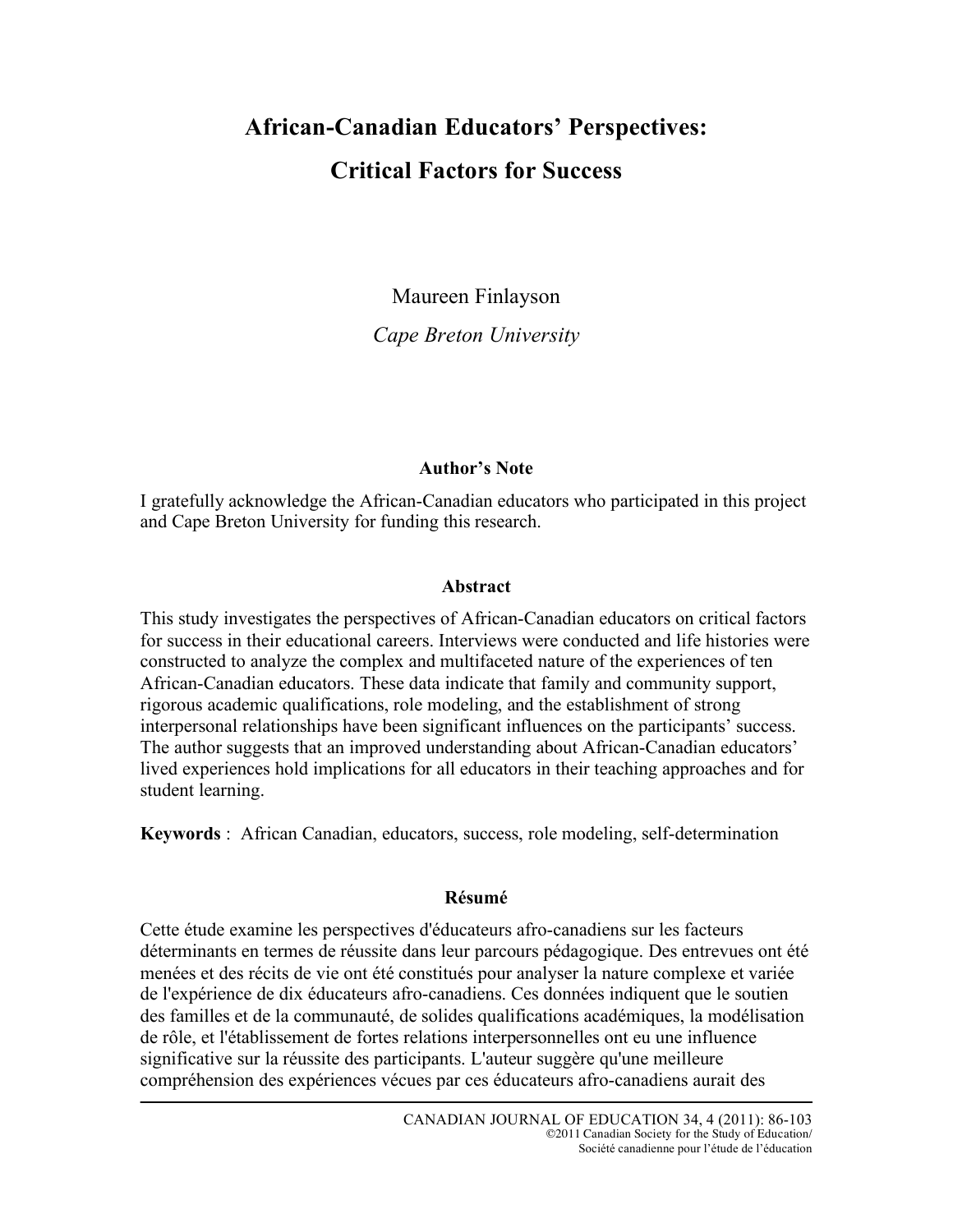répercussions et des implications pour tous les éducateurs dans leurs démarches d'enseignement et pour l'apprentissage des élèves.

**Mots clés:** afro-canadien, éducateurs, réussite, modélisation de rôle, auto-détermination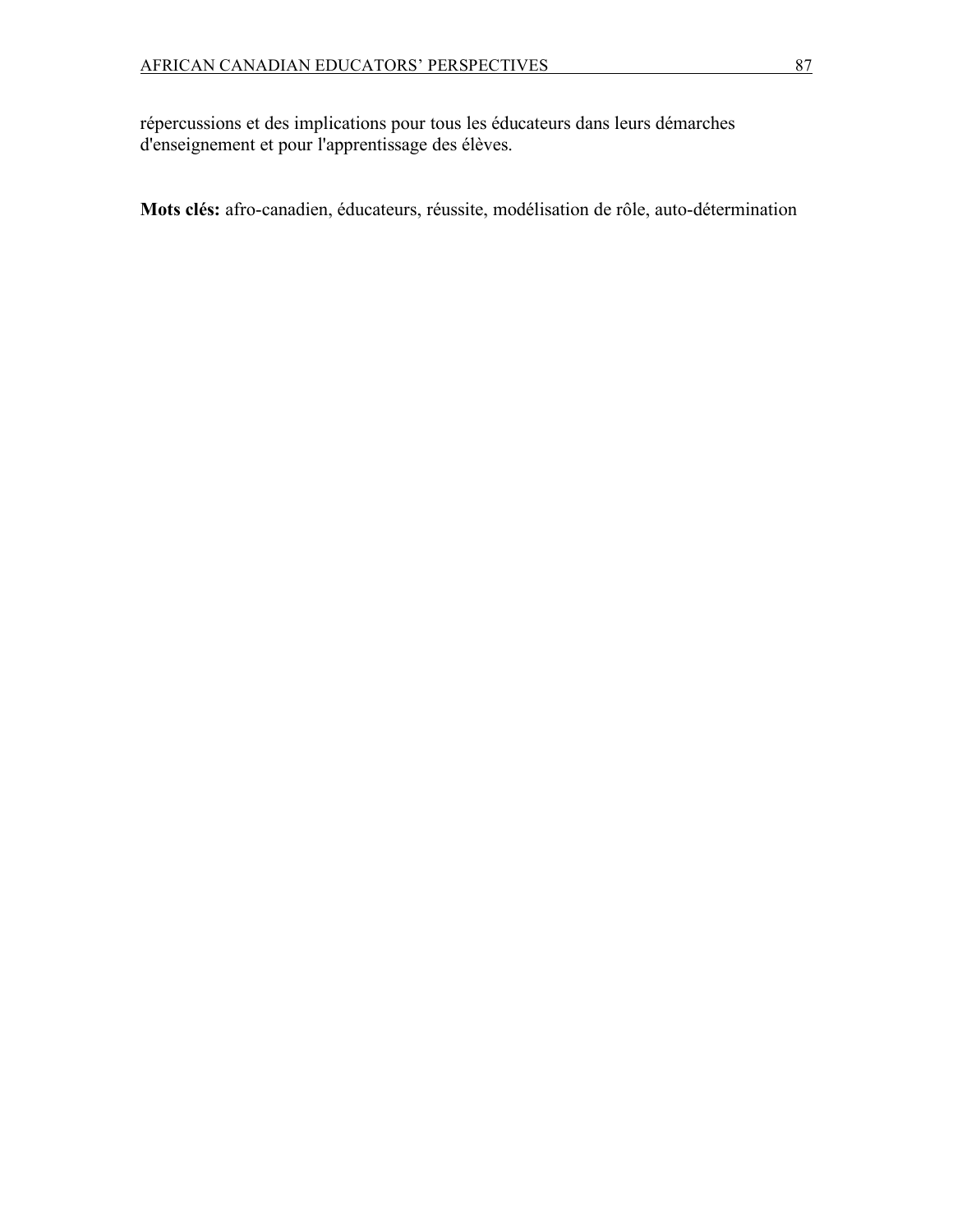## **African-Canadian Educators' Perspectives: Critical Factors for Success**

Recruiting and retaining educators of African heritage is an ongoing issue in school boards across Canada and in the United States. Finding out what attracts teachers of African heritage to the profession and what factors they see as critical to their success is an important step towards understanding how school boards can encourage and support them in their work. This study investigates the perspectives of African-Canadian educators on critical factors for success in their educational careers.

This study was carried out by interviewing 10 African-Canadian educators in Nova Scotia. Specifically, the purpose of this study was twofold**.** The first objective was to describe the background and demographic characteristics, early life histories and education, and socio-cultural experiences of 10 African-Canadian educators in Nova Scotia. The second objective was to examine what they perceive have been critical factors for their success. Interviews were conducted and life histories were analyzed to describe the complex and multifaceted nature of the experiences of these African-Canadian educators. The voices of these educators provide insights into the critical factors for their success.

## **Literature Review**

There is a lack of research literature on the educational backgrounds and experiences of African-American<sup>1</sup> educators and their reasons for choosing teaching as a career. However, important discussions (Delpit, 1995; Foster, 1994; Irvine, 1990; King, 1993; Ladson-Billings, 1994) suggest that African-American educators can provide insight in addressing the challenges that students of African heritage face. In addition, the presence of African-American teachers is especially crucial in schools where a large percentage of students come from diverse cultural and ethnic backgrounds (Darling-Hammond, 1990; Haberman, 1996; Zeichner, 1993). A close examination of the importance of African-American teachers (King, 1993) indicates that African-American teachers often bring to the classroom experiences, expectations, and teaching methodologies that support and enhance the school achievement of African-American children. Moreover, African-American teachers may serve as role models for students of all backgrounds (Graham, 1987). In this way, understanding what draws African-American educators into the profession and what factors contribute to their success can be an important step towards supporting not just educators of African heritage, but also students of African heritage.

Furthermore, the life histories<sup>2</sup> of teachers represent an exciting, emergent literature in educational research (Casey, 1993; Foster, 1993; Goodson, 1992) and yet there are few studies that document the life histories of educators of African heritage or African-Canadian educators. I agree with the research that a teacher's background and experiences influence the expectations she/he holds for students who are culturally diverse (Irvine, 1990) and the perceptions of and motives for teaching (Gordon, 1993; hooks, 1989; King, 1993; Shaw, 1996; Su, 1997). For African-American teachers, orientations to work, sense of family, and a sense of community responsibility are powerful determinants of their decisions to teach (Collins, 1991; Fultz,1995; Neverdon-Morton, 1989; Surdarkasa, 1981). I want to contribute to this emergent literature of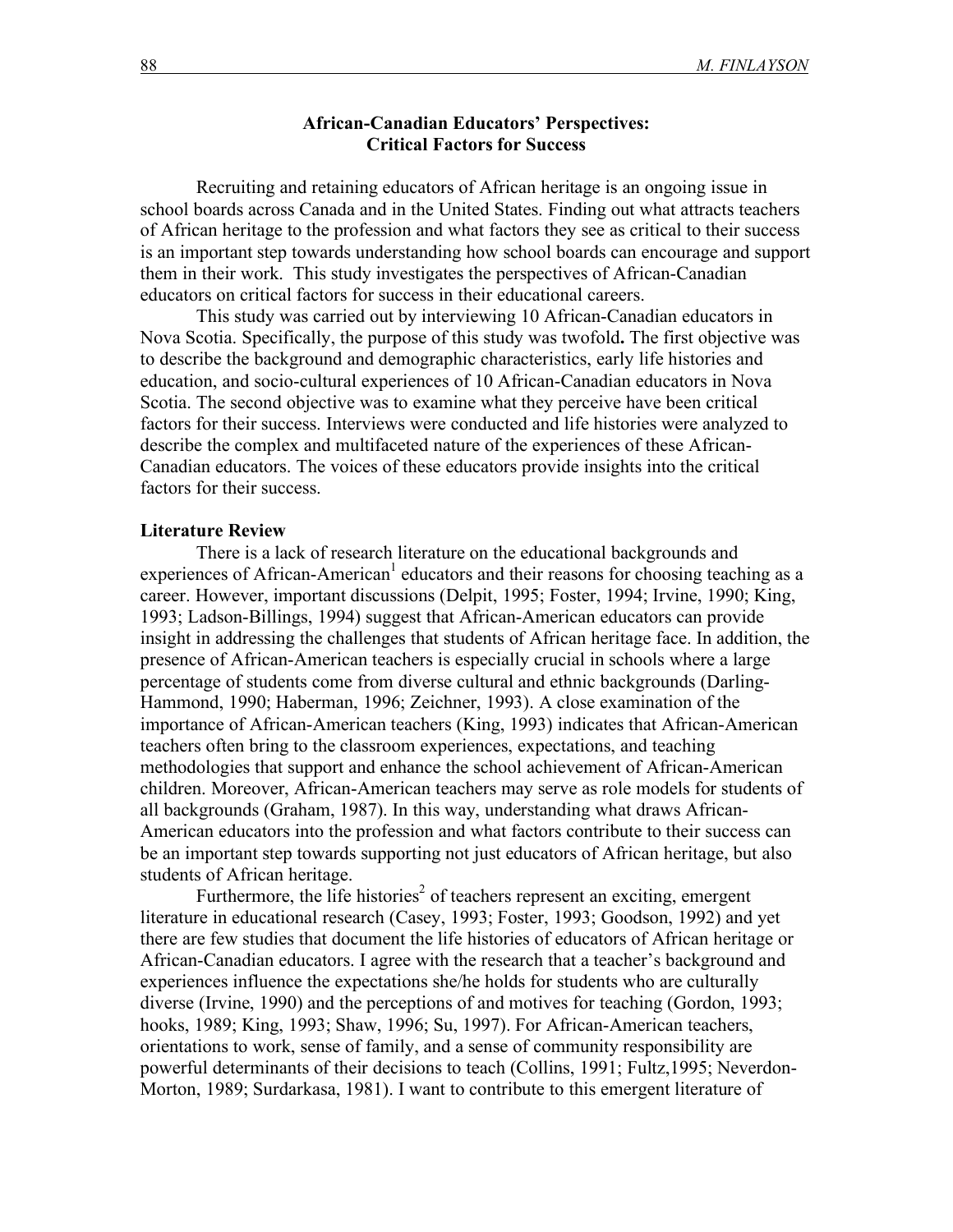narrative research by examining the educational and life history of 10 Canadian educators of African heritage. I want to know what critical factors have contributed to their success. What can we learn about their socialization to inform the teaching and learning process, as well as the recruitment and retention of more educators of African heritage?

# **Research Design and Goals**

An important feature of this study was the use of the life history method and the choice of participants. The life history method provided a structure to obtain background information, with the flexibility of conversational questions during the interviews. The choice of participants was important in that they represent all levels of education.

### **Life History and Analysis**

As noted by Atkinson and Hammersley (1979), life history is a research method employed by ethnographers because life histories offer a unique way of gathering information about the experiences of specific groups and individuals. Life history interviews elicit structured autobiographies or detailed studies of the lives of individuals. Seidmann (1991) has used an interview process to explore the experiences of the participants, their educational experience and their interactions with members of the communities. This approach allows the researcher to ask open-ended questions to build upon and explore the participants' responses to these questions. The goal is to have the participant recount her/his experiences within the topic under study. For instance, I began by asking the participants to describe their family upbringing, their community, their academic background, and highlights of their teaching experiences. These questions have guided the data collection and analysis:

- 1) Describe your background, and explain what you think in your background has prepared you to be a successful educator?
- 2) Discuss what do you consider have been critical factors for your success?

After each interview was completed, participants were given the opportunity to contact me to respond further to any topic that had been raised. The data collected resulted in personal and demographic characteristics presented below, and recurrent themes that describe the participants' experiences, and their perceptions of factors that have directly impacted on their lives.

#### **Participants**

Interviews were conducted with 10 educators of African heritage within the educational school system of Nova Scotia. All indicated a willingness to participate in life history interviews. I have selected these individuals as a result of the leadership positions they have held at various levels in public education: schools, school boards, and department of education. These individuals represented (a) diverse religious/faith orientations; (b) diverse communities; (c) families of varying socioeconomic levels and levels of educational attainment; (d) attendance in predominantly minority or majority schools with teachers from diverse races, cultures, and backgrounds; and (e) educational careers at all levels of public education. To protect the participants' identities, their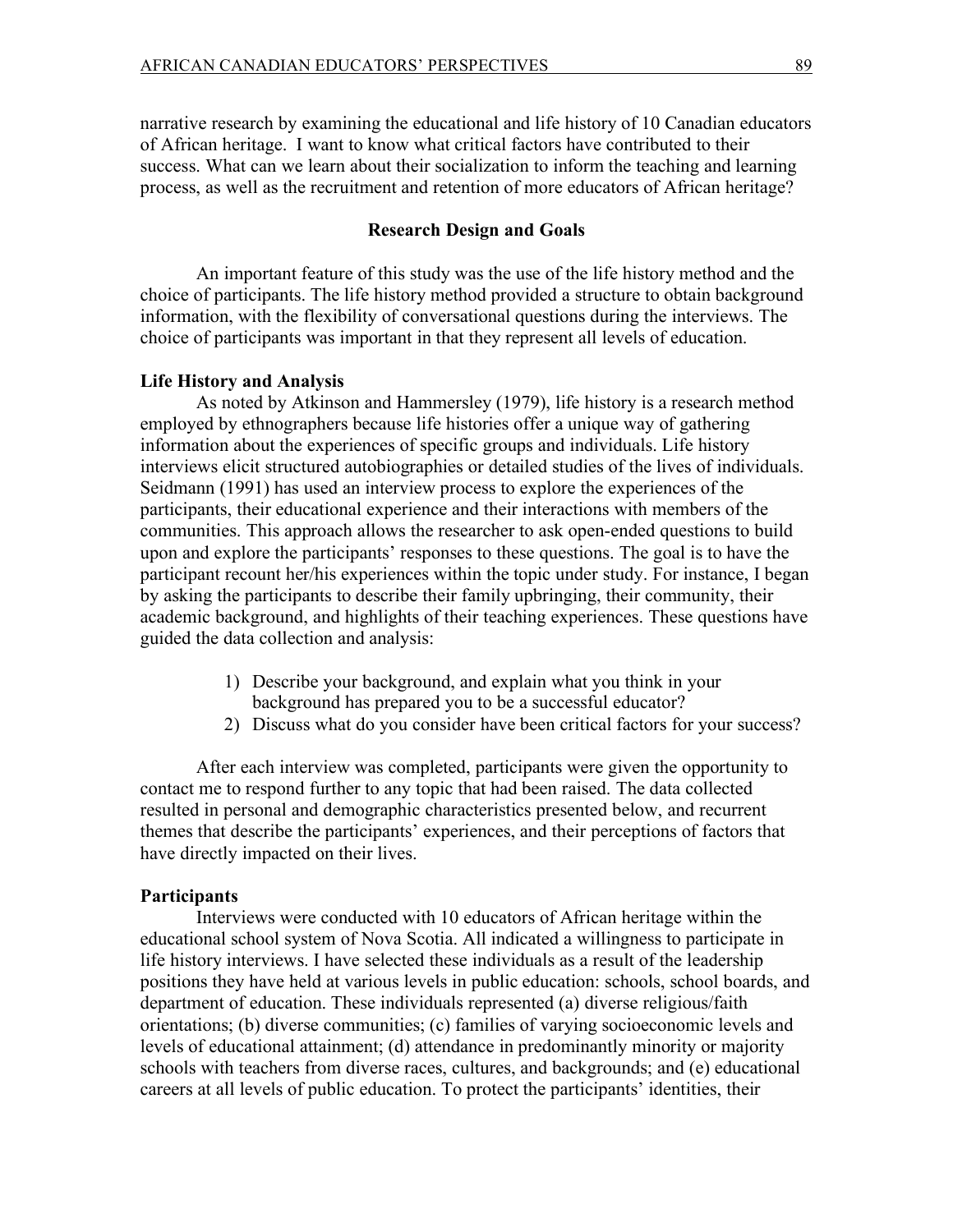names have been changed, as have any references to individuals mentioned within the interview process.

#### **Participant Characteristics**

In this section, I present brief descriptions of each participant. These descriptions demonstrate the strong academic qualifications, leadership roles that the participants played, and what they saw as their particular focus as teachers.

Denise (BA, MEd, DEA) is an African-Canadian, who grew up in Barbados. She has taught in schools at many levels for 21 years, and has been principal of a First Nations school. Denise has always had a desire to teach.

Judith (BA, BEd, MA, MEd) is an African-Canadian, born in Nova Scotia. She has taught in high schools for 11 years, and served as Race Relations and Cross Cultural Understanding  $(RCH)^3$  coordinator for school board, as well as acting director of the African Canadian Services Division (ACSD)<sup>4</sup> for the Department of Education of Nova Scotia. Her focus is to address social justice issues.

Andrew (BA, BEd, PhD) is an African-Canadian, originally from Uganda. He was selected by his family to pursue university studies, and won the Commonwealth scholarship for Dalhousie in 1985. He has been director of ACSD, and leader in the implementation of the Black Learners Advisory Committee  $(BLAC)^5$  report. Andrew is a devoted advocate for encouraging students to have strong academic qualifications.

David (BEd, MEd) is an African-Canadian, born in Nova Scotia. David has been supported by his family and community, who place a number of expectations on him. He has worked as a teacher, principal, RCH coordinator, consultant, and acting director for ACSD. He often serves as mediator between the African Nova Scotian community and the education system.

Lori (BA) is an African-Canadian, born in Nova Scotia. She has served as Coordinator of Scholarships and administration for ACSD. Lori's openness and welcoming approach has provided a crucial role in supporting students, who at times may not have continued and may have chosen to leave their academic studies.

Naomi (BA, BEd, MEd) is an African Canadian, born in Nova Scotia. She has been a teacher, principal of a Community College, and consultant and leader in professional development. She has been directly responsible for establishing and implementing policies to support anti-racism education. She is very committed to addressing social justice issues.

Melissa (BA, BEd, MEd) is an African-Canadian, born in Nova Scotia. As a single mother, Melissa had to work at several different jobs to survive. She has been a teacher, RCH coordinator, leader in professional development, and has administered the 4plus program for African Nova Scotian students. Having a strong Christian faith, Melissa spoke proudly of her Baptist church and the emotional support and encouragement which the people of her community have given her throughout her life.

Serena (BA, BEd, MEd) is a African-Canadian, born in Nova Scotia, who spoke proudly of her roots. She has been a teacher, an RCH coordinator, a leader in professional development. In this role as RCH coordinator, she advises individuals in the area of program development to incorporate areas of race, gender, sexual orientation, class, etc. into the existing curriculum. Serena believes in treating everyone with respect and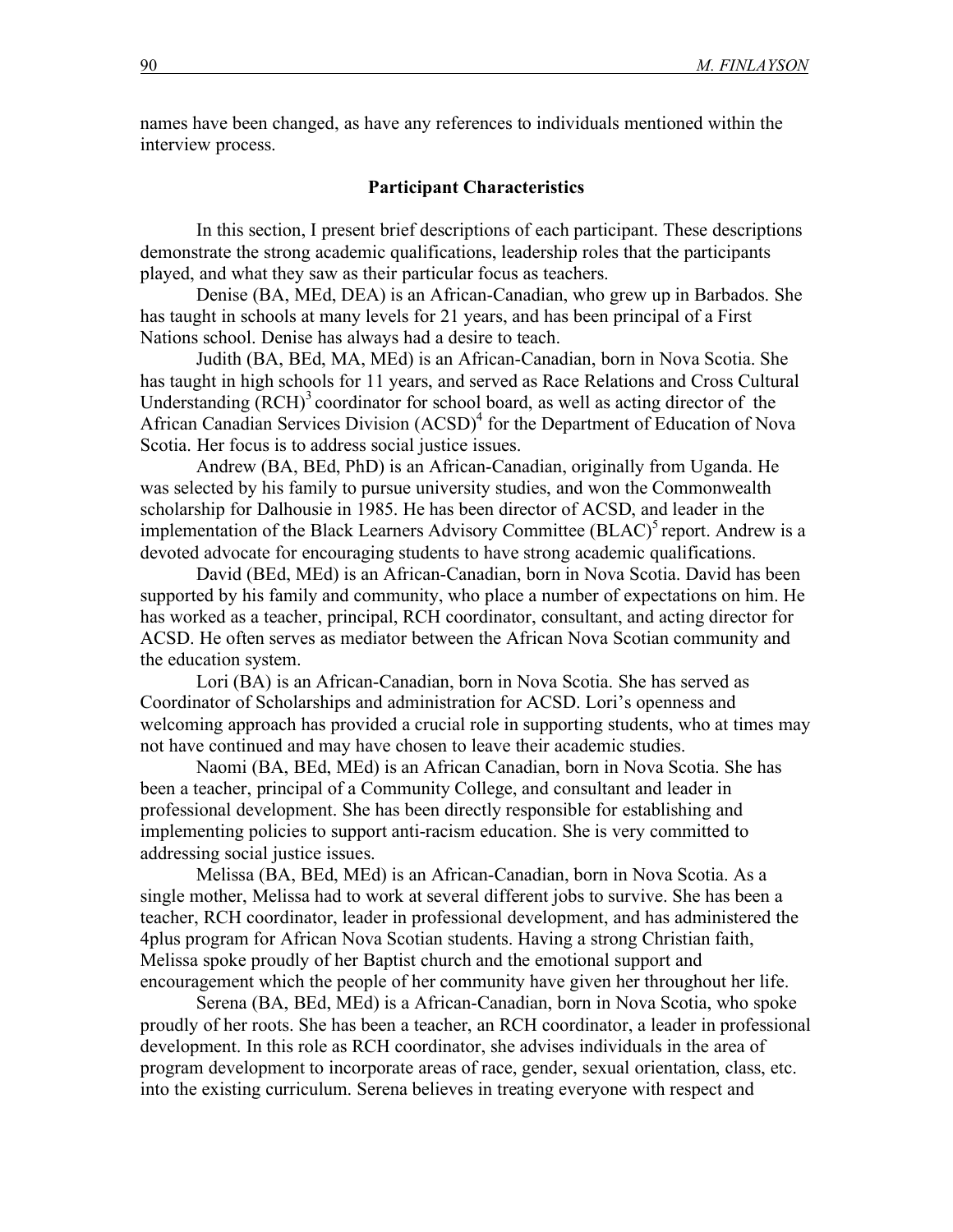dignity.

Ruth (BA, BEd) is an African-Canadian, born in Nova Scotia. She says, "I am a teacher because I had people in my life who encouraged me, both in public school and at home to succeed, to live up to my potential." She has taught for many years. In her classes, she incorporates literature of African heritage. Ruth has taken a leadership role in the lead team to develop and implement the curriculum for English 12: African Heritage and African Canadian Studies 11. Ruth insists on students' reaching their potential, in order to have the skills they need to pursue their studies and their dreams.

Sebastian (BA, BEd,MA) is an African-Canadian who came to Canada from Zaire in 1981. He has taught for many years in schools, and at the Nova Scotia Teacher's College. His rule of life is to accept himself and to accept others for whom they are. He is always open to suggestions to improve his teaching skills. Sebastian is committed to his students and insists on helping his students maximize their language skills in French. Many of his students go on to pursue academic studies in French at university.

## **Research Findings**

Based on an analysis of the life histories, several themes emerged to indicate that the participants' family and community experiences have influenced their perceptions of who they are. The participants provided stories about their educational experiences to demonstrate how these have been critical factors for their success.

#### **Support From Family**

One factor that surfaced immediately during analysis was the importance of support from family and extended family. Judith stated:

*My family was always there to support me, in part my mother and father. If ever there was an issue of racism, my parents were first to be at school, to see what happened and to have the issue addressed. My sister was a ' trailblazer,' because I'm not sure I would have done some of the things if she had not gone before me.* 

Andrew spoke of how his family has played such a crucial role in his life and education in Uganda. He stated:

*I was identified early on by my teachers that I had great potential. It was my maternal and paternal grandmothers who provided a home for me for my earlier education. When I was ready for what is junior high here in Canada, my maternal uncle would go to the school to speak on behalf of my parents, who had little education. When it was time for me to go on, the school authorities advised my maternal uncle to tell my parents to sell what they had to get the money to send me to university.*

As a result he completed high school, then went to study at Makerere University in Kampala, and then earned a five-year Canadian commonwealth scholarship to complete his doctoral studies at Dalhousie University, Halifax, Nova Scotia.

Denise spoke about her parents, but especially the support provided by her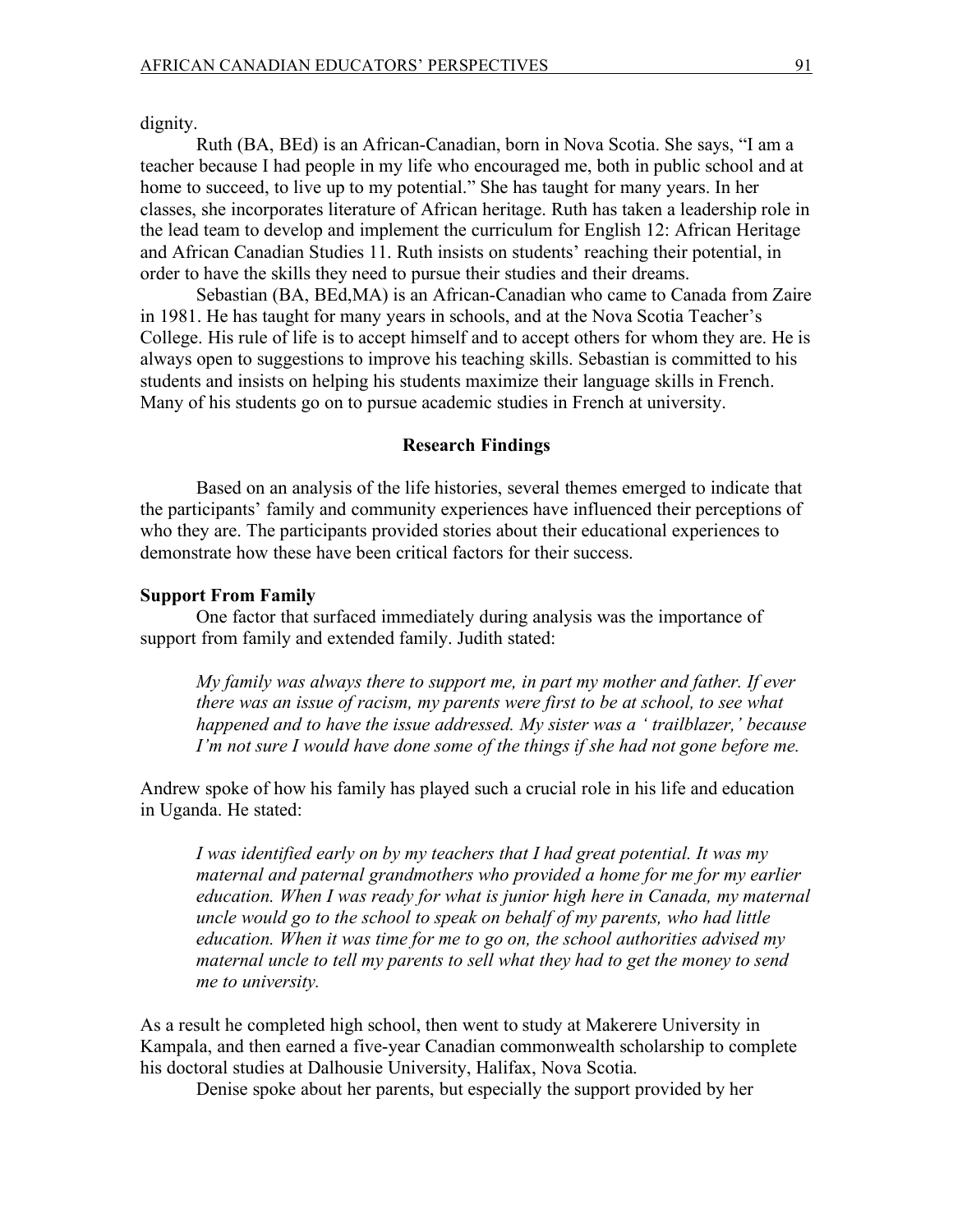mother. She said:

*I was the only one in my family that wanted to further my education. I always wanted to from the time I was a child. I loved books and learning. My mother saw that in me, and encouraged me. We didn't have the money for me to go away, but my mother gave me the place to stay at home and travel daily to classes.*

Lori was encouraged to go to university by parents and other family members, who had not gone to university. In her work, Lori advised students about scholarship applications. Lori explained:

*When I am speaking to students who are going to pursue post-secondary education, I'm thinking, if I'm going to be advising somebody then it would be important for me to have attended school at the university level.*

Support from family has always been present in Sebastian's life from his father and uncles, who were teachers. When Sebastian wanted to come to Canada, his sister who was here, helped him in the process of immigrating. Sebastian is very appreciative of all the support that he has received from his family.

#### **Support from Community**

Many participants spoke of the support that they have received from their community. In some cases, they have gone into detail to demonstrate how this support has played out in their lives. Judith received a lot of encouragement from the women in her church community. She explained:

*Whether it be rhythm band, junior choir practice, Sunday school, Canadian Girls in Training (CGIT), everywhere when they met me they started by asking, "How did you do in school this week? How did you prepare for your tests?", they were pushing education, because a lot of them did not have a high school education themselves, and had to do service work in the community, cleaning houses for mainstream society.* 

Serena talked of the support that she has received from the African-Canadian community in her work. Sometimes she has to make decisions that the community does not always understand. Serena explained:

*Sometimes it's very difficult, because although I am of African descent, I still have*  to prove to the community a sense of trust and make them understand that there *are rules and policies, which I need to follow. Yet, I feel that the Black community provides me with support.*

Support from community, friends, and family who are part of the community have played a major role in David's life. He explained: "Being grounded in my community, there was a sense of expectation that I would do something to improve my community, and education seemed to be the way to go." David talked about another individual who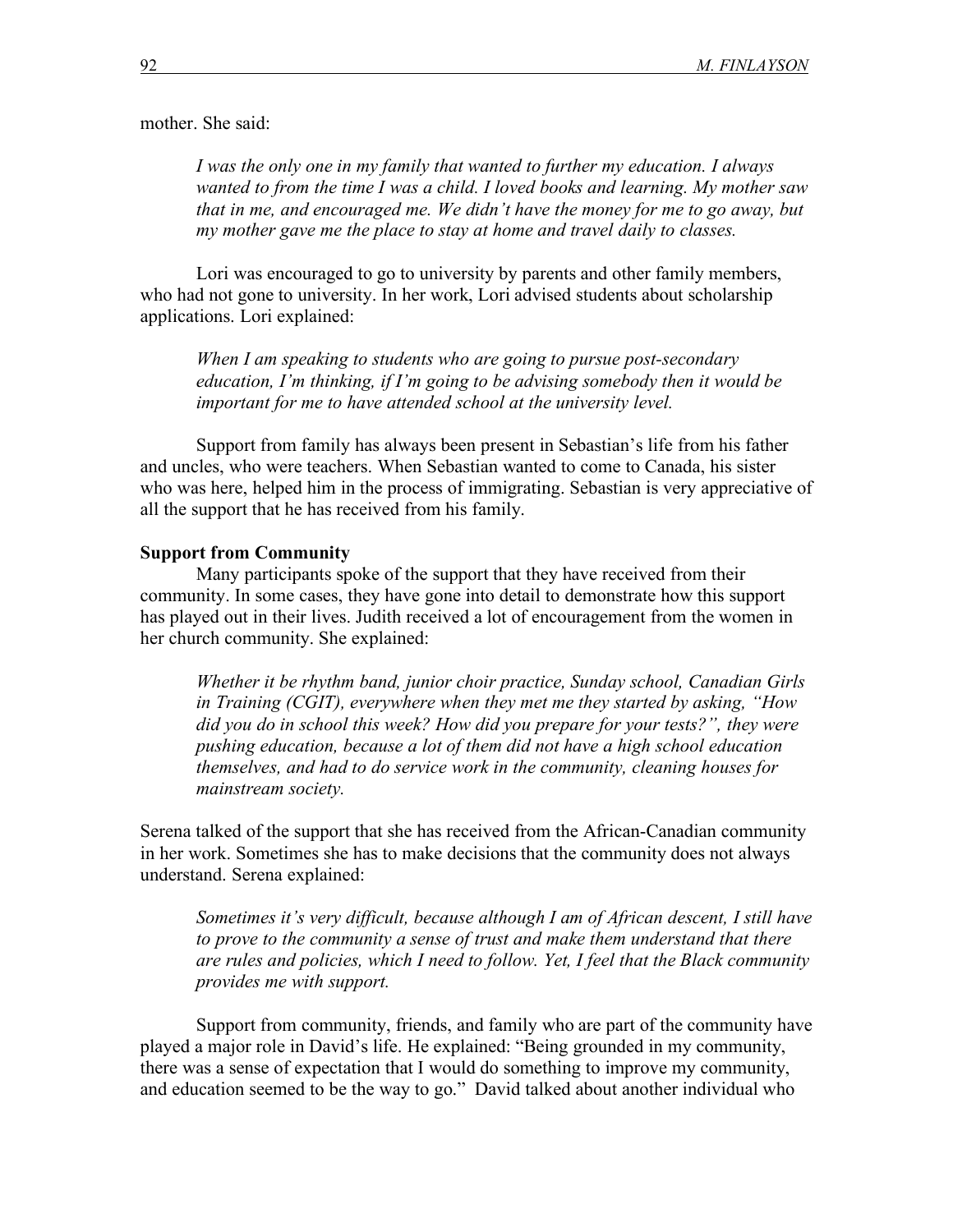had gone on and completed her university. He said, "If she can do it, so can I." And he did. He graduated from university, became a teacher, a principal, a coordinator, and an assistant director.

#### **Support from Teachers and Colleagues in Schools**

Denise indicated that at times she felt very isolated working in schools, often being the only teacher of African heritage. One major support for her was a teacher colleague who worked next door to her. At the time, Denise lived alone, her husband worked in another province, and she had an 18-month-old daughter; she had no family in Canada, so she was very much alone. Denise was teaching Grade 8 social studies at this time. Sometimes she would go to work tired, after being up at night with her daughter, or preparing schoolwork. Denise explained:

*This colleague, a good friend, worked next door to me. She would say that she had an open door. She told me, "Denise, if I'm in the middle of anything and you need help, just knock on the door and come in." This was a huge security for me. It helped a lot. Now, I've known people that have been in situations where they felt isolated. I didn't feel as isolated as some other people whom I had talked to who were in a similar situation, being the only Black teacher in a school*.

Judith spoke of the support that she received from her teachers in school. They encouraged her to develop her potential. She said:

*These were White teachers who made me feel good about myself. They weren't judgmental about me, they accepted me from where I came, for whom I was, they were very supportive, and encouraged anything that I wanted to do.* 

Good working relations with one's colleagues is very important to Sebastian. Although Sebastian works in a difficult school, which has had a lot of racial conflict in the past, Sebastian explained how his colleagues have provided the support needed to be successful. He said:

*I don't remember ever having a verbal conflict with any teacher here, ever. I have great respect for them, and they show great respect to me. This really encourages me, it's an important factor for success.*

#### **Financial Support**

Denise indicated that she has been lucky. She had graduated from university without having big loans, because of her support from her parents. If she had not had that support, she would have still gone into teaching. Denise explained:

*You could start teaching in primary school in Barbados, with a number of certificates, and then do an in-service teaching degree. While you are teaching, you're working, earning some money, you could also be doing some teacher training, but because I had support from home, I chose to finish a lot of my studies.*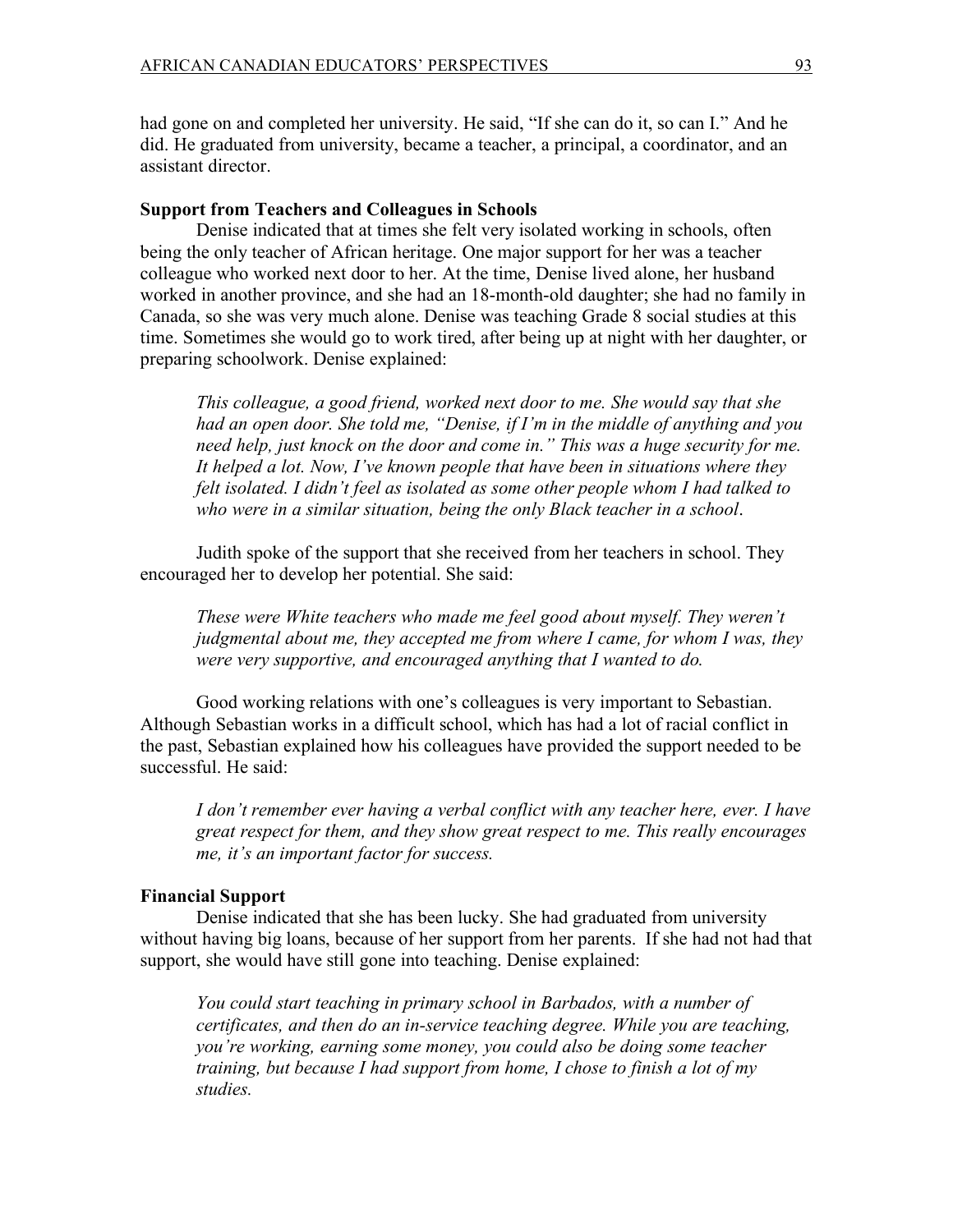Andrew emphasized that if he had not received financial aid from his family, extended family, and educational institutions, completion of his university studies would not have been possible. Later in life, Andrew was able to assist other students through his position as Director of African Canadian Services Division. An important part of his job was to promote and obtain financial support for students, and to manage scholarship funds to support them in their academic studies.

Lori, a Scholarship Coordinator, spoke of her role in the process and the positive effects of the Scholarship program. Students, parents, and sometimes guidance counselors often call for advice, wanting to know what makes them eligible, what courses they need, what they need to do to receive and keep the scholarship, etc. Lori talked about an email that she received from a recipient. She said:

*This was a person who had received a scholarship years before. He now had a Ph. D., was living out west and wanted to thank the African-Canadian Services Division for the funding he had received. He said, "it was because of the scholarship that he had received early in his studies that had been able to achieve this level of academic success."*

This was a highlight for Lori, to hear from him that financial assistance did make a difference.

#### **'Someone Believed in Me and My Self-determination'**

Another important factor identified by all respondents was the knowledge that one or more individuals believed in them and expected them to succeed. According to Serena, members of her community used to tell her how good she was with children and that she should be a teacher. "It was as if that was expected of me, and I couldn't let them down." Serena also spoke of her parents' belief in her abilities:

*When there were many obstacles and I felt like giving up, my mother used to say, "Don't ever give up. You have what God provides for you and nobody will stop you from what he wants you to do." One supervisor saw things in me that I may not have seen in myself. He would select me to serve on committees, when I knew no one. I would wonder why he had chosen me. He would say, "I know you have the potential." He was preparing me for the work which I do today in race relations, mediation, and leadership training for teachers*.

David explained that when he graduated, he was told by his family and community, "We knew you could do it." Another person who believed in him and taught him how to succeed was his principal, his mentor; he provided him with tips on how to be successful as a teacher with his students.

Ruth explained how she had many members of the African-Canadian community who supported her, especially from the Church community: the minister, his wife. Having lived most of her life in the White community, she added that she had employers from mainstream society and the neighbors next door who really believed in her and encouraged her. In Ruth's case, she clearly stated, "I had the determination and the self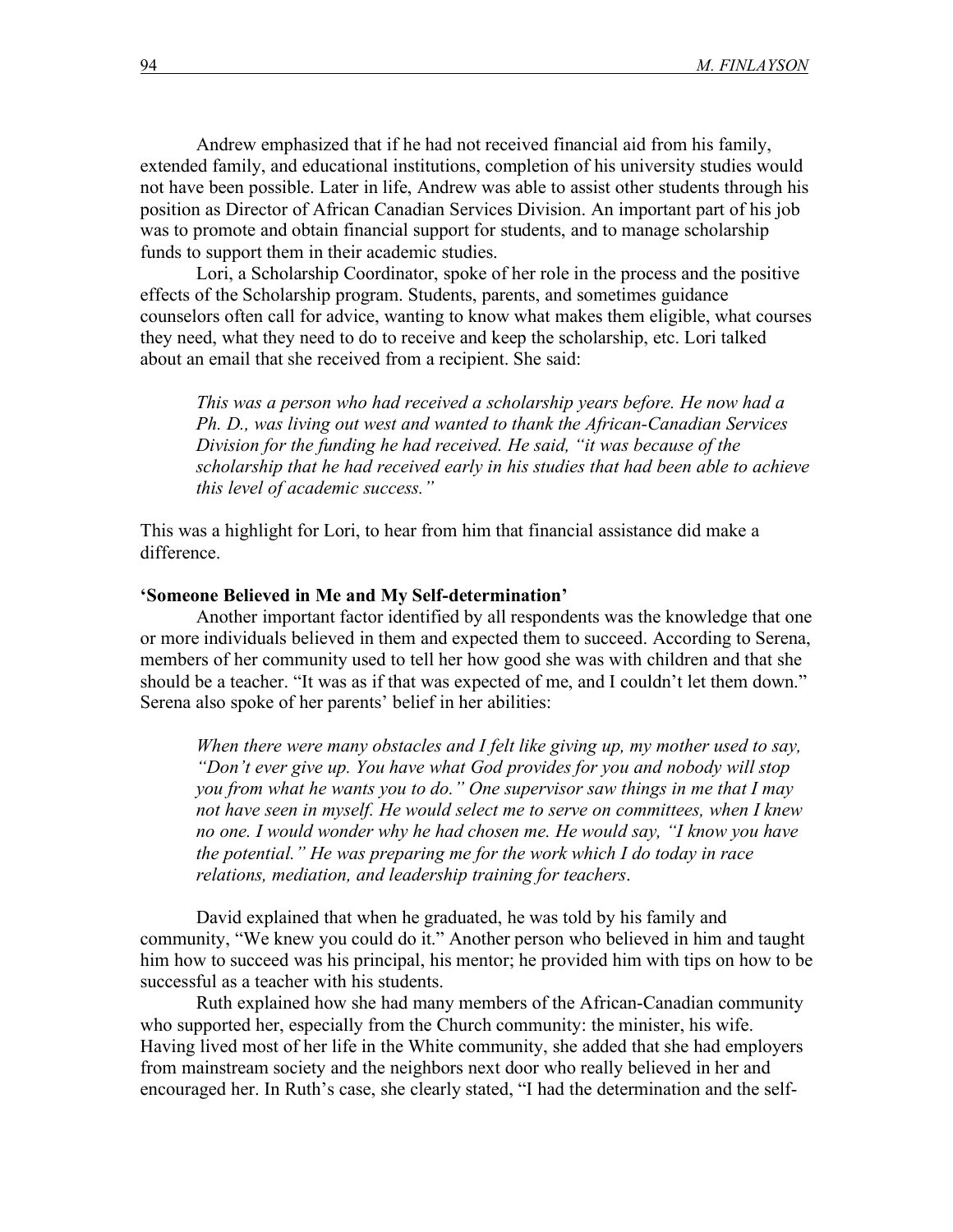confidence to succeed." Ruth explained how this had been developed:

*When she was a teenager she went for a summer job. She was afraid to go alone and wanted her friends to go with her. However, her mother insisted that she must go alone. When she was being interviewed, the person interviewing told her, "You have to sell yourself; you have to tell me why I should hire you."*

She got the job. It was from this point in her life that she acknowledged that she developed a way of putting across her ideas so that people would listen to her.

## **Rigourous Academic Qualifications and Training**

Andrew emphasized the importance of having a global education and strong academic qualifications. When opportunities arise, having the academic qualifications is crucial. He said, "The career I have had is directly linked to my academic qualifications. Without them it is impossible to even compete."

Andrew talked about the education received by students in public schools in Nova Scotia; that is, an Anglo-Canadian education. There was never any mention of African heritage in the classroom, in the programs, in the curriculum, or in the textbooks. Students learned of one culture and had nothing to compare this to. Diversity in the knowledge-base regarding race did not occur. The students never saw or heard of any individuals of African descent in their studies. As a result, all of these participants had to learn about their African heritage from their communities, through their own research, and by personal study.

All respondents emphasized the importance of having completed a university education. Time and time again, the participants who had gone through the Nova Scotia school system mentioned how frequently they had been advised by guidance counselors that when they finished high school, they should either go to work or take a trade. However, encouragement received from parents, community members, and from some teachers gave them the incentive to pursue academic studies. All of them indicated how education had opened doors and provided opportunities that they would not have had otherwise.

Sebastian spoke of the importance of coming to Canada well-prepared academically. Knowing and understanding the Canadian culture was the first step. Next, it was very important to have a solid academic foundation so that he could work in such a way to contribute to Canadian society, contribute to its development economically and culturally. He explained, "As a minority, it is important to be accepted and to be listened to. Education gives us the confidence and means to communicate our ideas effectively and to contribute solutions to problems."

Professional development was an important aspect of these participants' careers. Serena described the professional development and training that she received: a focus on leadership skills, facilitation and mediation processes, and race relations training. This training has been crucial in the work that she does as Race Relations and Cross Cultural Understanding coordinator. She explained, "All of these sessions have helped me in the work that I do, working with people with different personalities, different learning styles, different communication styles, in different dynamics."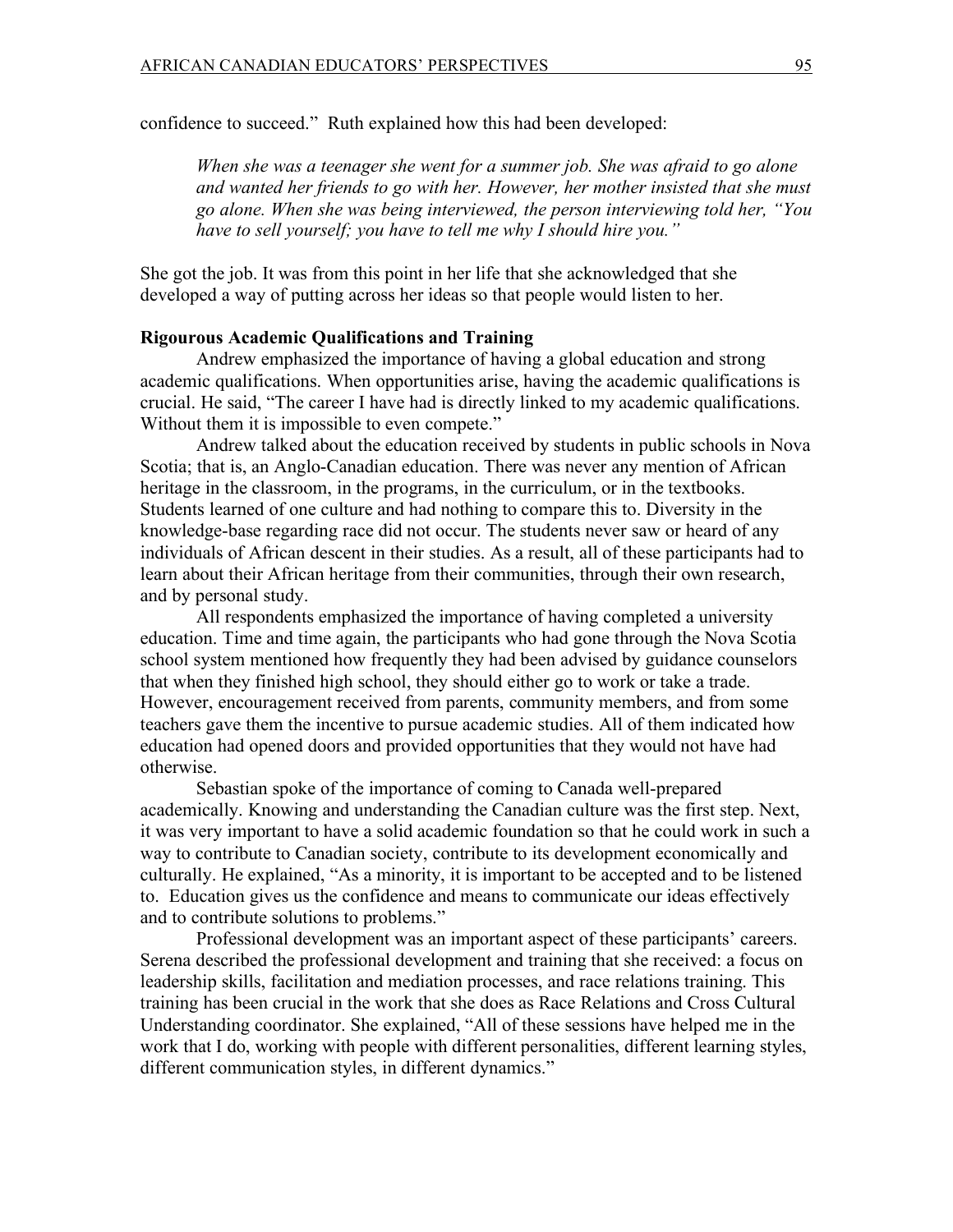## **Role Models**

Role models are very important in every person's life. Andrew spoke of his uncles who were strong role models for him. They had completed university educations, had good jobs, nice houses, were very vocal in giving him advice, and in supporting his education. Andrew explained:

*People aspire to a role or profession where they see somebody they admire. To aspire to be in that position, you have to know that it is possible and to know this, you have to see somebody that looks like you in that role. I wanted to be a teacher because my uncle was a teacher. If Black students don't know anybody in a particular role that they admire, then they are not going to aspire to that particular role. You have to see someone in that role to imagine yourself in that role.*

Andrew spoke of the shock of finding out, in the early 1990's, that there were so few Black teachers in Nova Schools; there were also few Black policemen, firemen, judges, and so on. He said:

*Role modeling is really critical. When I first realized this at the ACSD, I began the process of addressing this issue by having Black support workers placed in every school to support Black students. I also know the importance of having curriculum that reflects Black people. I had always used books with Black people in my early education. But here, in Nova Scotia there were no Black faces. There were no books, no murals of Black people in schools or in any public buildings, no Black teachers. I became more conscious about who is reflected in an environment.* 

Role models have played a major part in Melissa's life. These were older women in the community who Melissa aspired to be like. Melissa explained:

*I was drawn to the wisdom and the security and the motherly way about them where people might look at them and say, "Yes, they're homemakers." But they weren't, they were movers and shakers. They ran the church; they ran the community places; they made sure that if someone didn't have paperwork done or didn't understand it they came to your house and they helped you fill out those papers. They were legal advisors; if someone was pounding on somebody else, and that was the case often, you found sanctuary with different people. In those days, you didn't call the police, Black families didn't call the police. You didn't call unknown people, you didn't call White people, you worked it out within your own community, thus within your own home, well you tried.* 

When Melissa is called to make presentations in schools about racial equity, behavior modification, prejudice, discrimination, etc., she doesn't make formal presentations, she enters into conversations with students. Melissa said,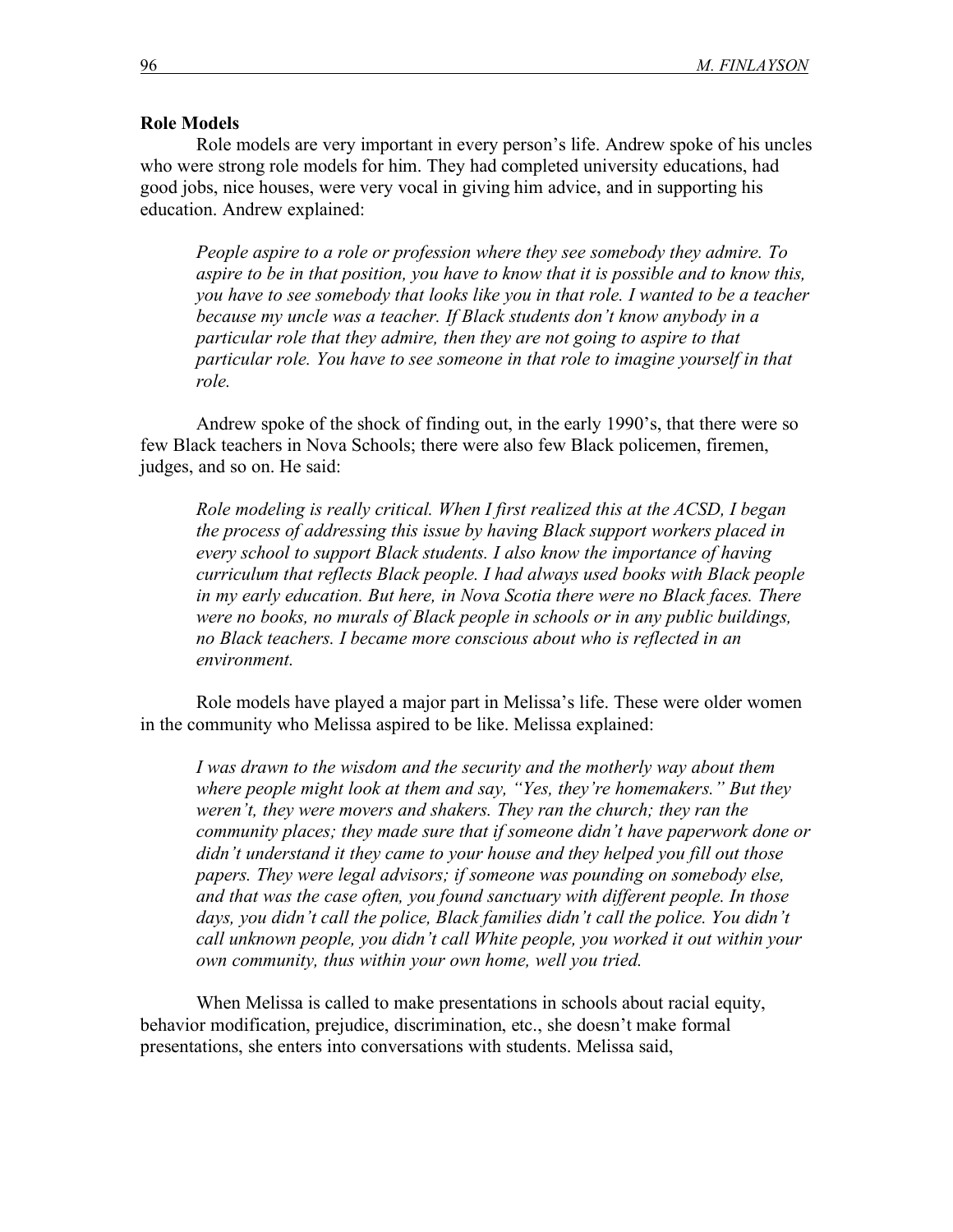*I always keep the conversation open to find out what they need to hear, what kind of issues are really behind some of the things they are saying. Students like to talk if you give them a forum to do it. Sometimes there are some real anger issues that come out. We try to deal with that. Before we move on, I want to make sure that they all have an opportunity to discuss it and learn from it.* 

Melissa's approach is focused on respect for others, and making sure that each student is given the opportunity to share his/her opinion. As shared by Carr and Klassen (1997), "a big part of teaching is helping students develop into solid citizens with a respect for and tolerance of others' difference. This is Canadian culture" (p. 74).

# **Positive Attitude**

Having a positive attitude is crucial for success. Sebastian has seen so many individuals in the African-Canadian community get weighed down with their past. Yet, he said:

*We need to know our past, but we need to live in the present, and plan for the future. You need the skills and the education to think, to reflect, to do your work. It is those who have the skills and the competencies, and who complete their education, who will have a brighter future.* 

Andrew often spoke often of having a positive attitude. Too often he has met individuals in education who think they have been disadvantaged. He believes that "they focus too much on the past, on unfairness and injustice, when they should be putting their energy to the future, to developing their skills to be successful." Andrew concluded if they were to change their attitude, more positive results would occur in their lives.

#### **Building Relationships and a Caring Attitude**

A critical factor for success is the value that is placed on relationships: relationships with self, with others, with the systems and structures of education. Naomi emphasized the importance of establishing networks and supports for oneself. She said,

*Everyone needs a place where you can go and say this is my experience, how you dealt with it, and be able to ask how you think I should deal with it.*

Another critical factor for success is to focus on others, rather than yourself. Andrew explained:

*If you look at education as helping young people grow, as helping others grow and become contributing citizens, then you are going to become a successful educator. Those teachers who have a caring attitude to the students, are more likely to have students engaged in what they are teaching, because I think: 'Students don't care about what you know until they know that you care about them.'*

Creating and maintaining relationships is crucial to Melissa's way of life. Melissa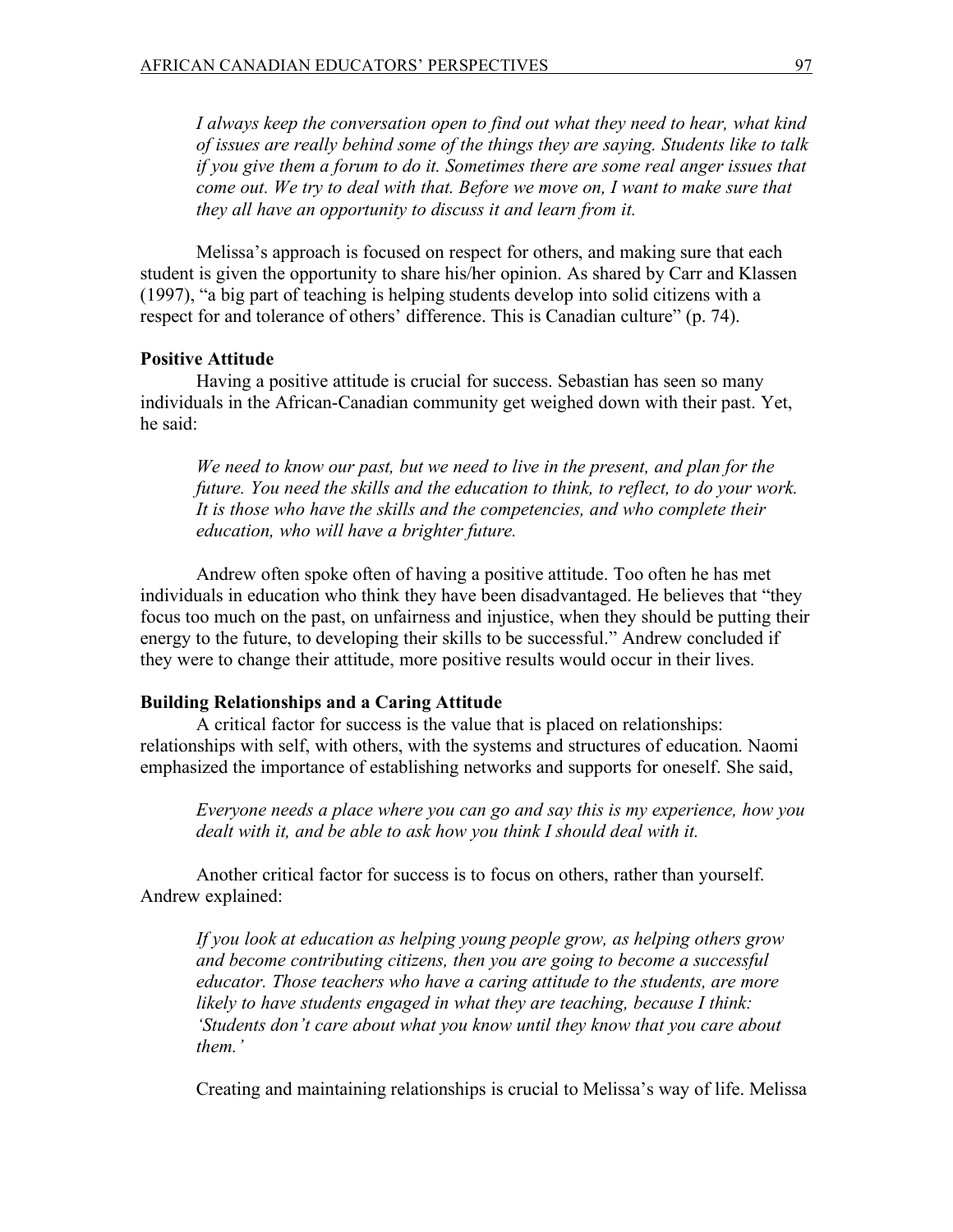considers herself to be a very open individual who is genuinely interested in other people. Melissa explained, "It's about getting to know people, not just say 'hi,' but really get to know them, because it does matter, it does something to your life as well." Getting to know people helps to build relationships. Being in relationships with others creates the foundation to enter into conversations with others to help to identify ways to address racial equity, to ask challenging questions, and to find ways to be inclusive, providing a space for all voices to be heard and listened to.

Relationship building is crucial for David. He believes that affecting change does not come from policies or programs. He said:

*The best way to do that is to have more African Nova Scotian teachers in the education system. Being able to sit down with someone whom you've developed a relationship with and a certain degree of trust, and being able to explain things through a different set of eyes is probably the most effective way to make that change.* 

Sebastian spoke of the importance of having a good working relationship with those in charge in the school, the principal in particular. In this way, he can establish how to access what he needs to be successful, for example, the materials and resources which he needs to support the curriculum and his students. He also shared the importance of establishing a good relationship with the parents of the students. He often asks himself, "Have I communicated well with parents and students, the expectations I have? Do parents have confidence in me"?

#### **Conclusion**

The participants have been successful as demonstrated in their academic qualifications and leadership positions. They indicated several factors for their success. One factor was the importance of having someone believe in them, whether this be a member of their family or community, a teacher, a neighbor, an employer, or a friend. In all cases, when they were discouraged, they recalled and were encouraged by the words, "You can do it, just keep going." They always knew that they had the support of family and community. These people provided strong reasons for them to continue.

Role models proved to be essential. To see someone whom they knew, whether a teacher, a family member, or a member of the community in the role they dreamed of also often provided the incentive for them to continue.

Building relationships is so crucial in all that we do. These educators talked about the importance of having good working relationships with their colleagues and employer. In so doing, they received the support and resources that they needed to teach their students. It is a way to eliminate some of the isolation experienced when they were the only African-Canadian educator at work. Having someone with whom a person could really say what he/she thinks and feel, or having someone understand and listen to you have been an important factors for their success.

One factor that is very evident was their determination to succeed and a positive attitude. In some cases, the educators had to work at all kinds of jobs to have the financial means to continue their studies. For those who left their own country to come to Canada,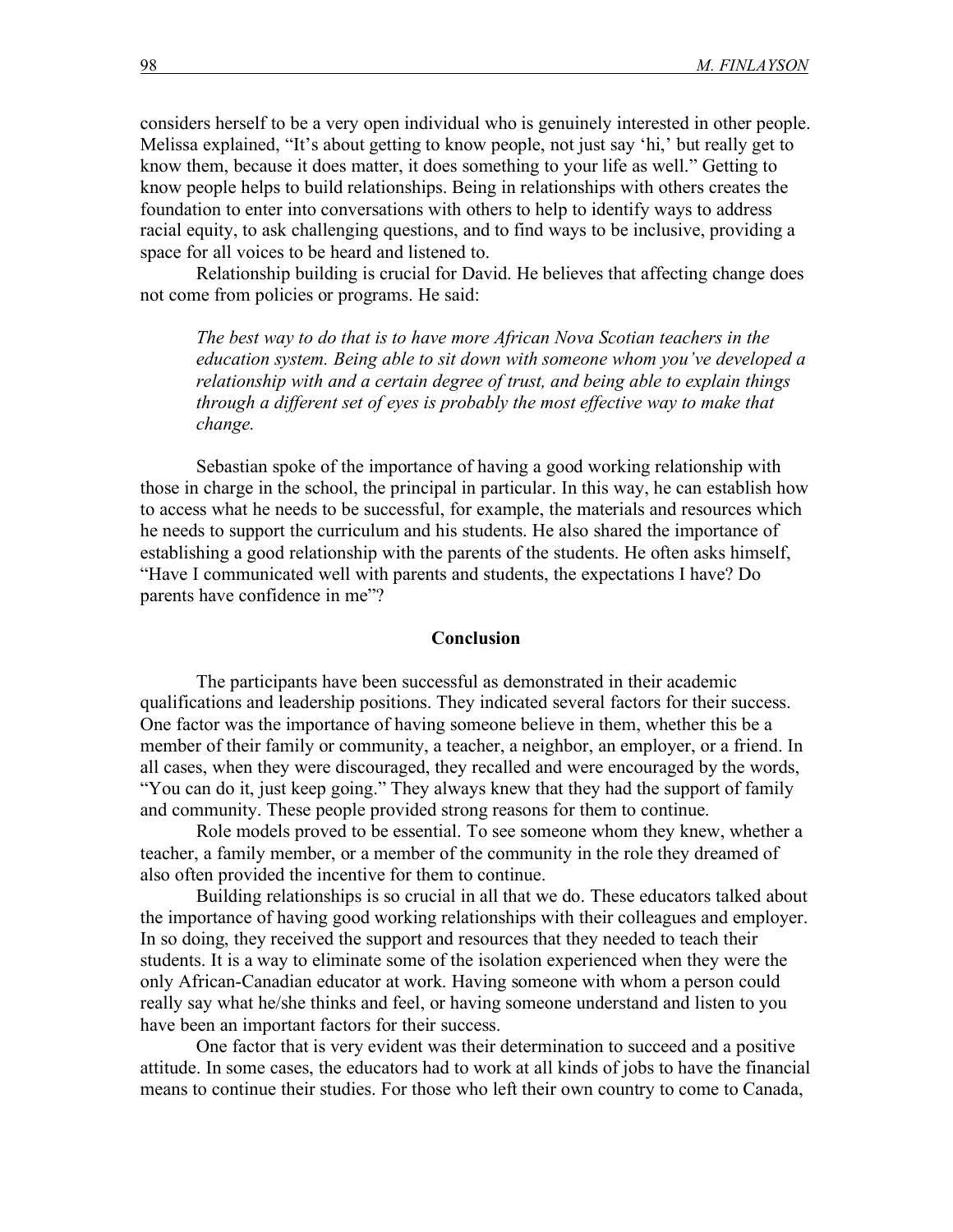it took tremendous courage and determination to come to a country where they are a minority, and where they didn't know whether they would be accepted. Yet, in all cases, participants shared their appreciation for being given the opportunity to become Canadians. Their self-determination and positive attitude helped them overcome the obstacles they faced.

## **Implications**

The importance of having strong academic qualifications needs to be emphasized. With these qualifications, the participants had the self-confidence and credentials to compete. This is an important aspect that needs to be stressed with all educators and for students. However, it is also important to have a caring attitude when working with students. As one educator stated, "Students don't care about what you know, until they know that you care about them."

Based on my findings, this research indicates some of the factors that can lead African-Canadians to become educators and provides insight into how to support them once they begin to teach. Numerous other researchers have argued for the importance of having African-Canadian educators in our schools to provide all students and all teachers the opportunity to establish relationships, to enter into dialogue, and to learn from one another. Teachers really can make a difference to students if they acknowledge their potential, encourage them to develop it, and to go on to further studies. Many boards of education have recognized that it is time to find ways to infuse African heritage into all aspects of the curriculum. This paper offers important suggestions for how the education community can encourage more African Canadians to enter the profession. In this way, the lives of students and educators will be enriched.

#### **Notes**

- *1.* Individuals of African heritage use the term African American, African Canadians, African Nova Scotians to identify themselves.
- *2.* I use the term *life history* to describe the written account of the lives of ten African Canadian educators, a narrative account based upon conversations and semi-structured interviews. The *life history* method has been used across disciplines: in medicine, sociology, history, education, anthropology (Denzin, 1989; Warren, 1982).
- **3.** The Race Relations and Cross Cultural Understanding Coordinators (RCH) were placed in school boards across Nova Scotia to ensure the support of Black learners for the development and delivery of programs and to address issues of discrimination.
- **4.** The African Canadian Services Division (ACSD) was established in 1996, as a recommendation of the BLAC report. The goal of ACSD is to ensure that African heritage be an integral part of all elements of the programs, in the resources, in professional development, in the development and delivery of all curricula, and to support Black teachers.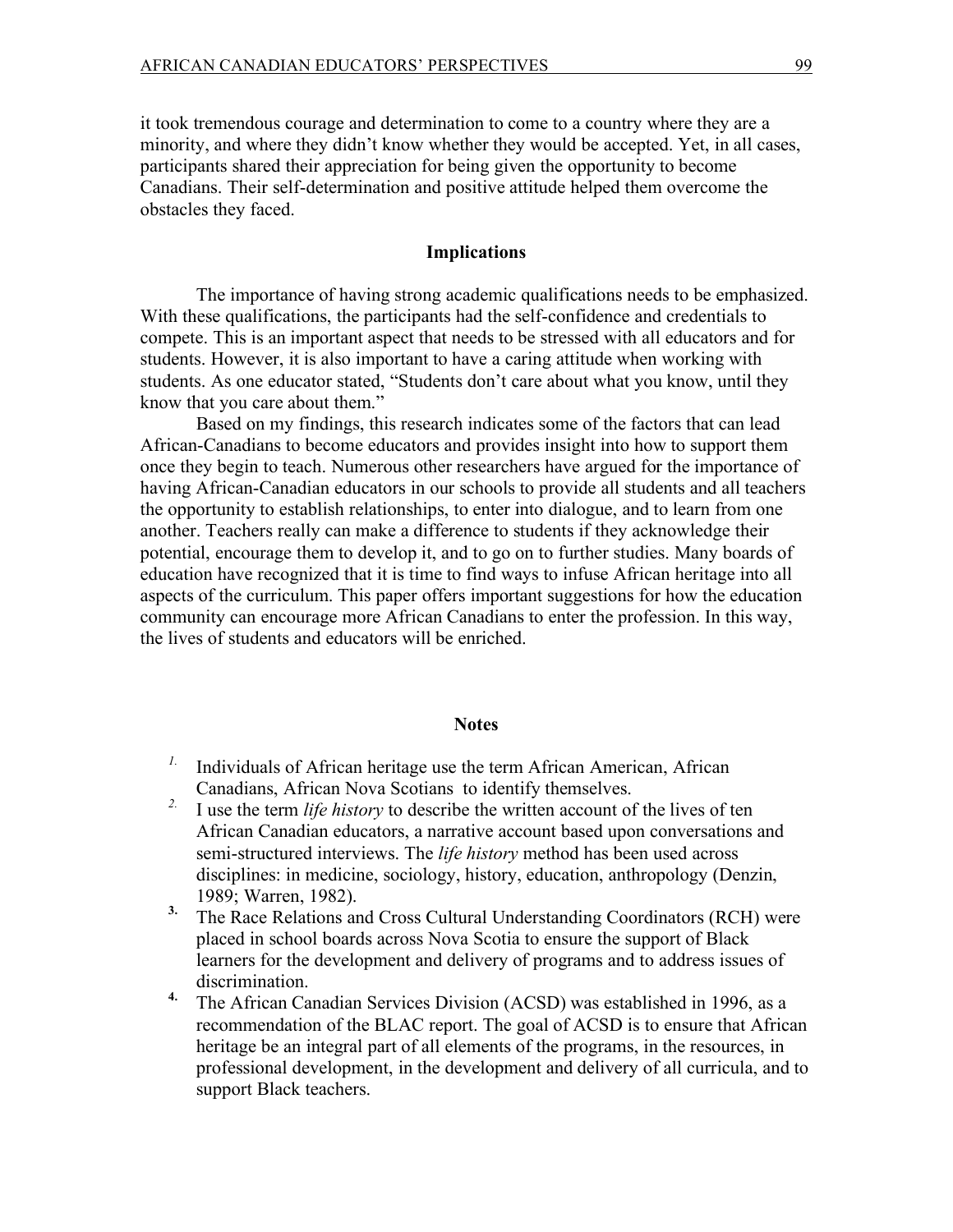**5.** The Black Learners Advisory Report (BLAC) was published in 1994 by the Black Learners Advisory Committee, to support the education of African Nova Scotians. This report made several recommendations: the establishment of the Council of African Canadian Education(CACE); the establishment of the African Canadian Services Division at the department of education; the establishment of scholarships to support Black learners for post-secondary education, the establishment and maintenance of RCH coordinators in all school boards, the provision of Support Workers for Black learners in schools, the establishment of the 4Plus programs for young Black learners, etc.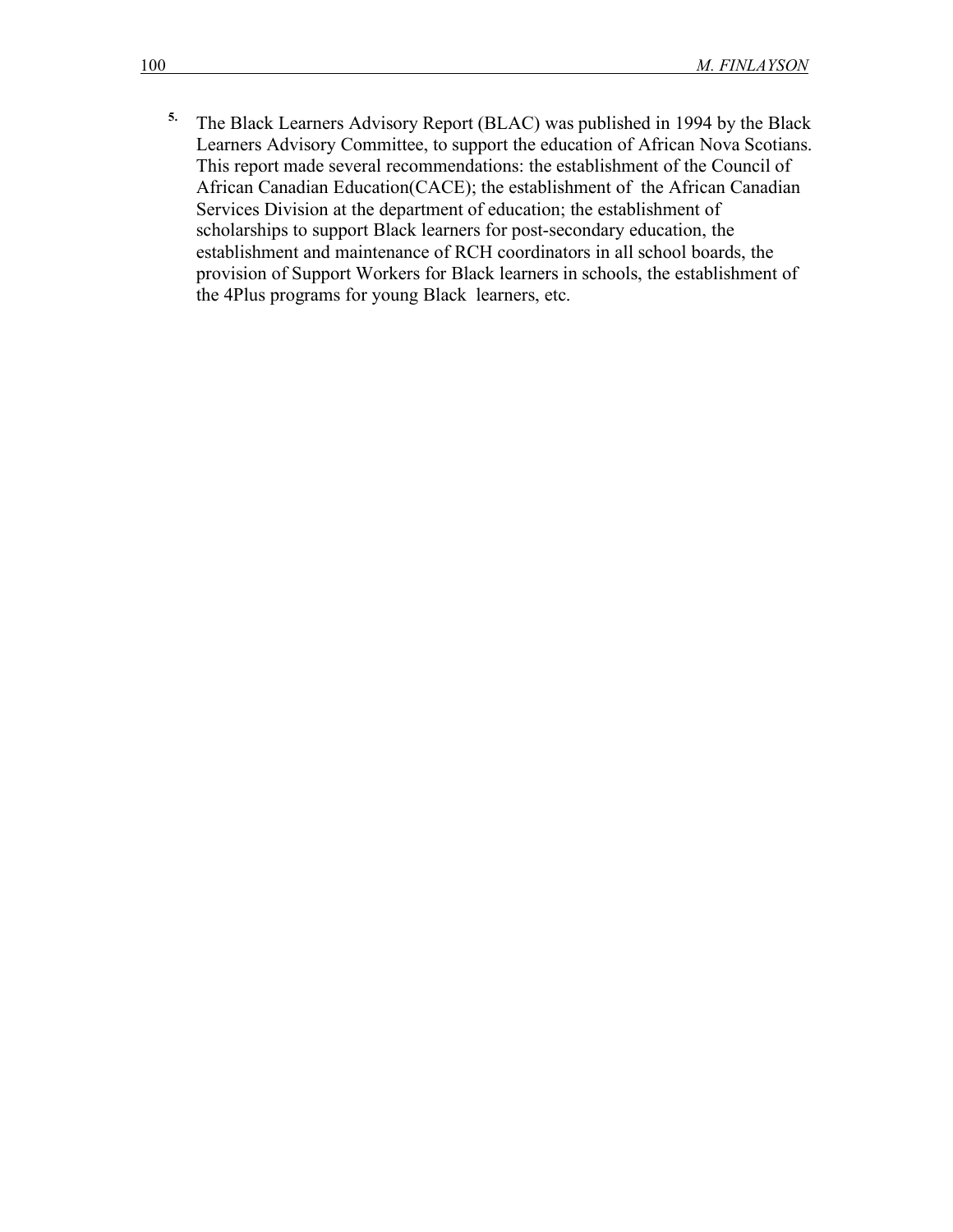## **References**

- Allen, A. L. (1994). On being a role model. In D.T. Goldberg (Ed.)*, Multiculturalism: A critical reader* (pp.180-199). Cambridge: Blackwell.
- Atkinson, P., & Hammersley, M. (1979). *Ethnography project guide*. London: Open University, Unit DE 304.
- Beauboeuf-Lafontant, T. (2002). A womanist experience of caring: Understanding the pedagogy of exemplary Black women teachers. *The Urban Review, 34*(1), 71-86.
- Carr, P.R. & Klassen, T.R. (1997). Different perceptions of race in education: Racial minority and White teachers. *Canadian Journal of Education, 22*(1), 67-81.
- Casey, K. (1993). *I answer with my life*. New York: Routledge.
- Codjoe, H.M. (2007). The importance of home environment and parental encouragement in the academic achievement of African Canadian youth. *Canadian Journal of Education, 30*(1), 137-156.
- Collins, P.H. (1991). *Black feminist thought: Knowledge, consciousness, and the politics of empowerment*. New York: Routledge.
- Darling-Hammond, L. (1990). Teachers and teaching: Signs of a changing profession. In W.R. Houson (Ed.), *Handbook of research on teacher education* (pp. 267-290). New York: MacMillan.
- Dei, G.J.S. (1996). *Anti-racism education: Theory and practice*. Halifax: Fernwood.
- Delpit, L. (1995). *Other people's children: Cultural conflict in the classroom*. New York: New York Press.
- Denzin, N. (1989). *Interpretive biography*. Newbury Park, CA: Sage.
- Dickar, M. (2008). Hearing the silenced dialogue: an examination of the impact of teacher race on their experiences. *Race Ethnicity and Education, 11*(2), 115-132.
- Florio-Ruane, S. & Williams, L.G. (2008). Uncovering paths to teaching: Teacher identity and the cultural arts of memory. *Teacher Education Quarterly,* Summer, 7-22.
- Foster, M. (1994). Educating for competence in community and culture: Exploring the views of exemplary African American teachers. In M.J. Shujaa (Ed.), *Too much schooling, too little education: A paradox of Black life in White societies* (pp. 221-244). Trenton, NJ: Africa World Press.
- Fultz, M. (1995). African-American teachers in the south, 1980-1940: Growth, feminization, and salary discrimination. *Teachers College Record, 96*, 545-568.
- Goodson, I. & Walker, R. (1991). *Biography, identity, and schooling: Episodes in educational research.* London: Falmer.
- Gordon, J. (1993*). Why did you select teaching as a career? Teachers of color tell their stories.* (ERIC document #383 653).
- Graham, P.A. (1987). Black teachers: a drastically scarce resource. *Phi Delta Kappan, 68*, 698-705.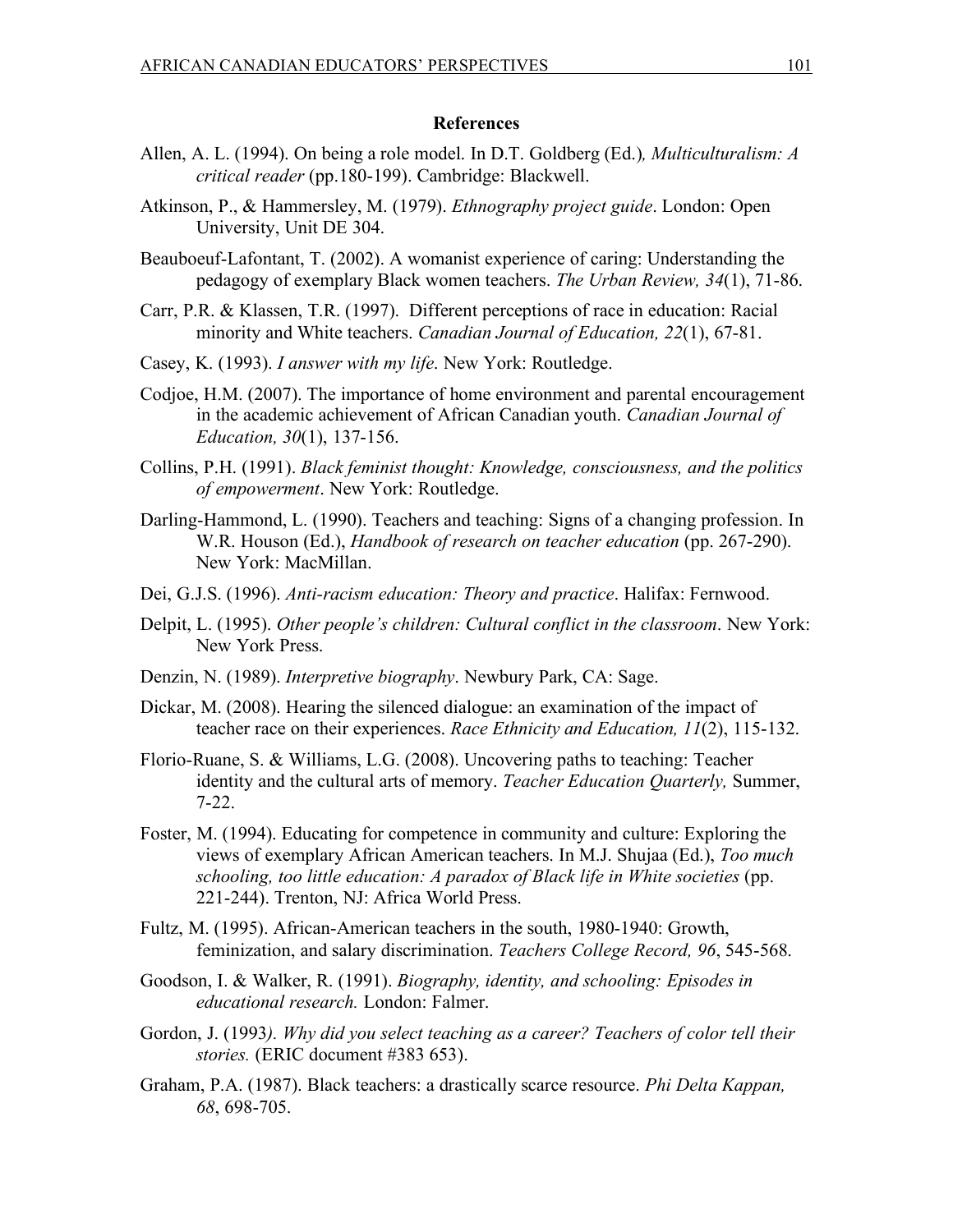- Haberman, M. (1996). Selecting and preparing culturally competent teachers for urban schools. In J. Sikula, T. J. Buttery, & E. Guyton (Eds*.), Handbook of research on teacher education* (2<sup>nd</sup> ed., pp 747-760). New York: MacMillan.
- Henry, A. (1992). African Canadian women teachers' activism: Recreating communities of caring and resistance. *Journal of Negro Education, 61*(3), 392-404.
- Henry, A. (1993). Missing: Black self-representation in Canadian educational research. *Canadian Journal of Education, 18*(3), 206-222.
- Henry, A. (1995). Growing up Black, female, and working class: A teacher's narrative. *Anthropology & Education Quarterly, 26*(3), 279-305.
- hooks, b. (1992). *Black looks: Race and representation*. Boston: South End Press.
- hooks, b. (1994). *Teaching to transgress: Education as the practice of freedom.* New York: Routledge.
- Irvine, J.J. (1990). *Black students and school failure: Policies, practices and prescriptions*. New York: Greenwood.
- Joseph, P.B. & Green, N. (1986). Perspectives on reasons for becoming teachers. *Journal of Teacher Education, 37*(6)*,* 28-32.
- Kelly, H. (2007) Racial tokenism in the school workplace: An exploratory study of Black teachers in overwhelmingly White schools. *Educational Studies*, June, 230-254.
- King, S.H. (1993) The limited presence of African-American teachers*. Review of Educational Research, 63*, 115-149.
- Ladson-Billings, G. (1994). *The dreamkeepers: Successful teachers of African American children.* San Francisco: Jossey-Bass.
- Logan, S.L. (1990). Promoting academic excellence of African American students: Issues and strategies. *Educational Considerations, 18*,(1), 12-15.
- Lynn, M. & Johnson, C. & Hassan, K. (1999). Raising the critical consciousness of African American students in Baldwin Hills: A Portrait of an exemplary African American male teacher. *Journal of Negro Education, Winter, 68*(1)*,* 42-53.
- Lynn, M. (2006) Dancing between two worlds: a portrait of the life of a Black male teacher in South Central LA. *International Journal of Qualitative Studies in Education, 19*(2), 221-242.
- McCray, A.D. & Sindelar, P.T. & Kilgore, K.K. & Neal, L.L. (2005). African-American women's decisions to become teachers: sociocultural perspectives. *Qualitative Studies in Education, 15*(3)*,* 269-290.
- Neverdon-Morton, G. (1989). *Afro-American women of the south and the advancement of the race, 1885-1925*. Knoxville: University of Tennessee Press.
- Omolade, B. (1987). A Black feminist pedagogy. *Women's Studies Quarterly, 15*(4), 32- 39.
- Seidman, I.E. (1991). *Interviewing as qualitative research: A guide for researchers in education and the social sciences*. New York: Teachers College Press.